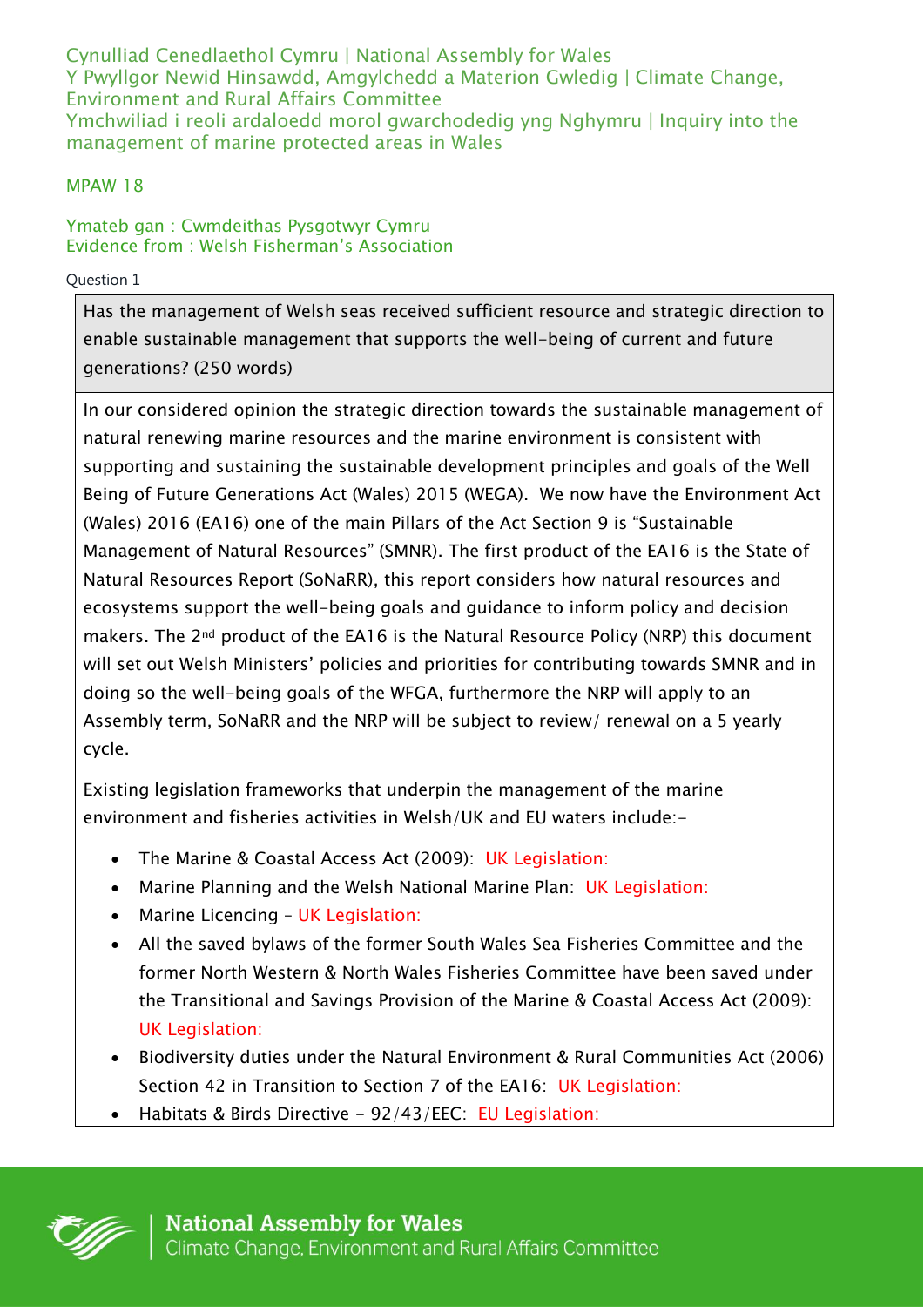- Common Fisheries Policy 1380/2013: EU Legislation:
- The Marine Strategy Framework Directive 2009/56/EC: EU Legislation:

Further to the above the Marine & Fisheries Division of Welsh Government have the following fora for the purposes of engaging and informing all cross sector marine stakeholders in Wales the Marine Transition Programme (MTP) and its governance arrangements include:-

- Wales Marine Strategic Advisory Group (WMSAG): (MTP)
- Wales Marine & Fisheries Advisory Group (WMFAG): (MTP)
- The Marine Planning Stakeholder Reference Group (MPSRG): (MTP)
- Better Fisheries Project Governed by the Fisheries Management Board: (MTP)
- Marine Biodiversity Task & Finish Group: (MTP)
- Marine Planning Project: (MTP)
- Marine Strategy Framework Directive Project: (MTP)
- Assessing Welsh Fishing Activities Project: (MTP)
- Marine Protected Areas: (MTP)

The above is not an exhaustive list, however, it does make clear the legal and stakeholder frameworks that exits to support and communicate the sustainable use and development of Welsh natural resources and the engagement/consulting processes that are firmly established. Wales is now in a position whereby the WFGA and the EA16 provides a new and unique framework that is underpinned by SMNR principles that will serve to deliver the strategic direction for current and future generations in these uncertain times, post EU Referendum:

Regarding the question of "sufficient resources" we are not in a; position to qualify or quantify a response other than to state the obvious Wales has endured significant budget constraints as a result of austerity which is inevitably going to impact non-statutory functions, however, as described above new legislation has been developed during austere times and implementation is progressing together with maintaining statutory obligations/functions. Looking forward it would seem prudent to regularly review resource requirement particularly given the potential implication of the UK's exit from the EU as marine & fisheries policy and legal capacity is already stretched:

## Question 2

How should Area Statements, to be developed by Natural Resources Wales, cover Welsh seas? (For example should the sea adjoining each welsh Local Authority be included in its Area Statement, or should the marine environment be considered separately in one or more marine Area Statements?) (250 words)

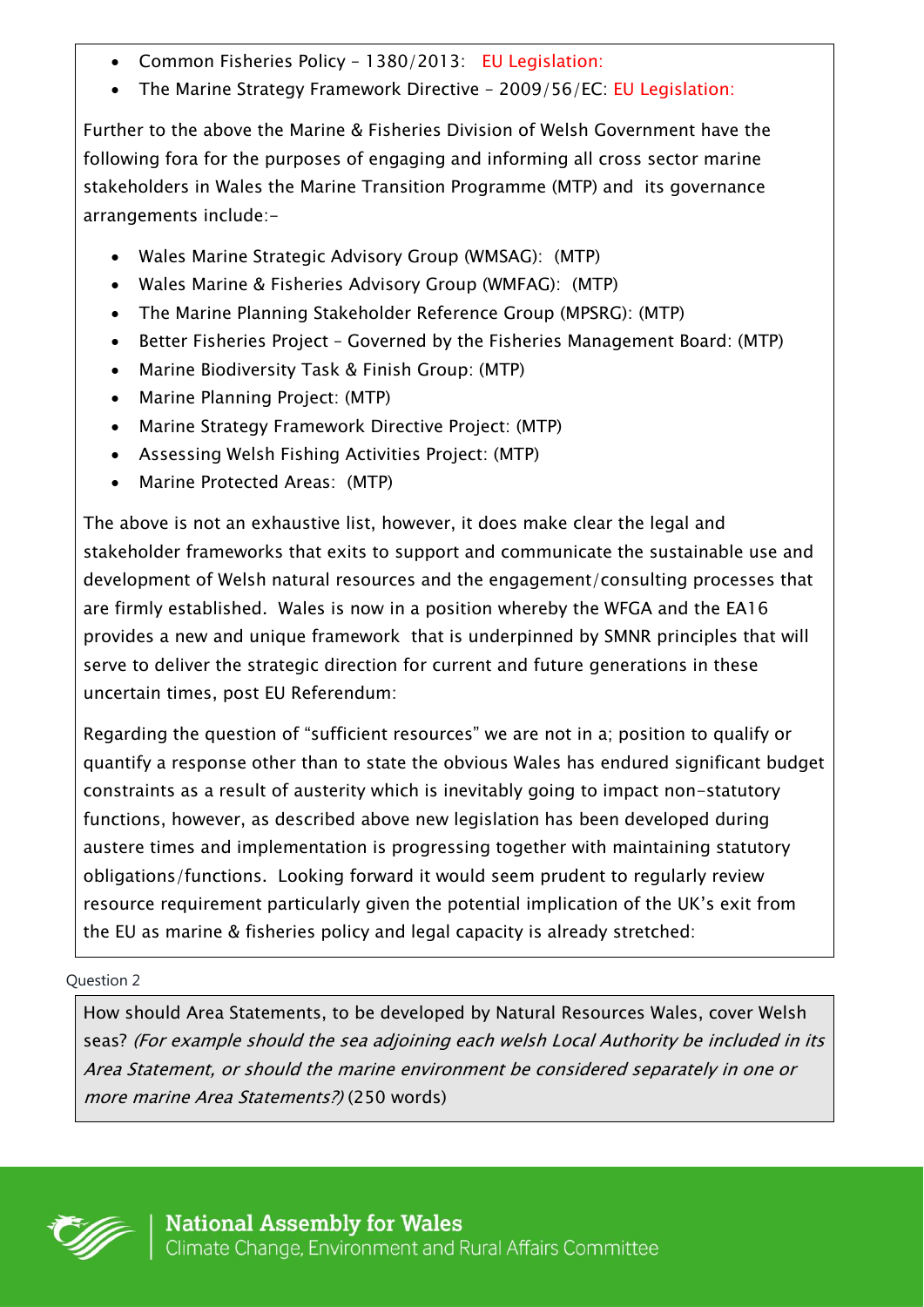The Natural Resources Policy (NRP) we understand will determine the scale and location of Area Statements (AS), however, it would appear sensible to align AS with Welsh local authority boundaries for three reasons:-

- 1) Plan consenting authorities would historically be applied to terrestrial boundaries, if Area Statements were aligned at this level it would provide for better integration and understanding of the intertidal/coastal zones land based plans and marine plans:
- 2) Special Area of Conservation (SAC) site officers, liaison groups and relevant authority groups have historically been hosted and co-ordinated via each coastal local authority – it would seem appropriate that (subject to consistent application) each AS would be aligned accordingly to maintain and enhance these existing structures:
- 3) Due to the highly dynamic nature of the marine environment change can occur at local levels and will require local understanding to inform decisions, therefore a single marine Area Statement wold not in our view adequately address/consider point 1),2) or 3):

Wales specific evidence will be necessary to inform Welsh Ministers priorities/plans within the Natural Resources Policy and Marine Area Statements together with the appropriate monitoring/reporting programmes at a site/country level:

#### Question 3

How well are Wales' MPAs currently being managed?

(This can include aspects such as the condition of sites, staffing to deliver management, surveillance and enforcement activities and the data on the extent of activities taking place in MPAs) (250 words)

The management of MPA's in Wales is usually shared between a number of management authorities and regulators eg. NRW, Local Authorities, (Environment Agency and IFCA's, cross boundary Dee and Severn Estuary) with overall responsibility resting with UK/Welsh Government for Welsh designations:

Surveillance and monitoring duties are carried out in accordance with Nature Directive 92/43/EEC Article 11requirements annually to inform the Welsh Country Level Report to the UK Article 17 Reporting Process (compiled by JNCC) submitted to the European Commission every six years:

This Report assesses site feature conservation Status at a UK level. Other marine activities such as renewable energy and aggregate dredging require a marine licence and require Environmental Impact Assessments (EIA). Any permitted activity within a

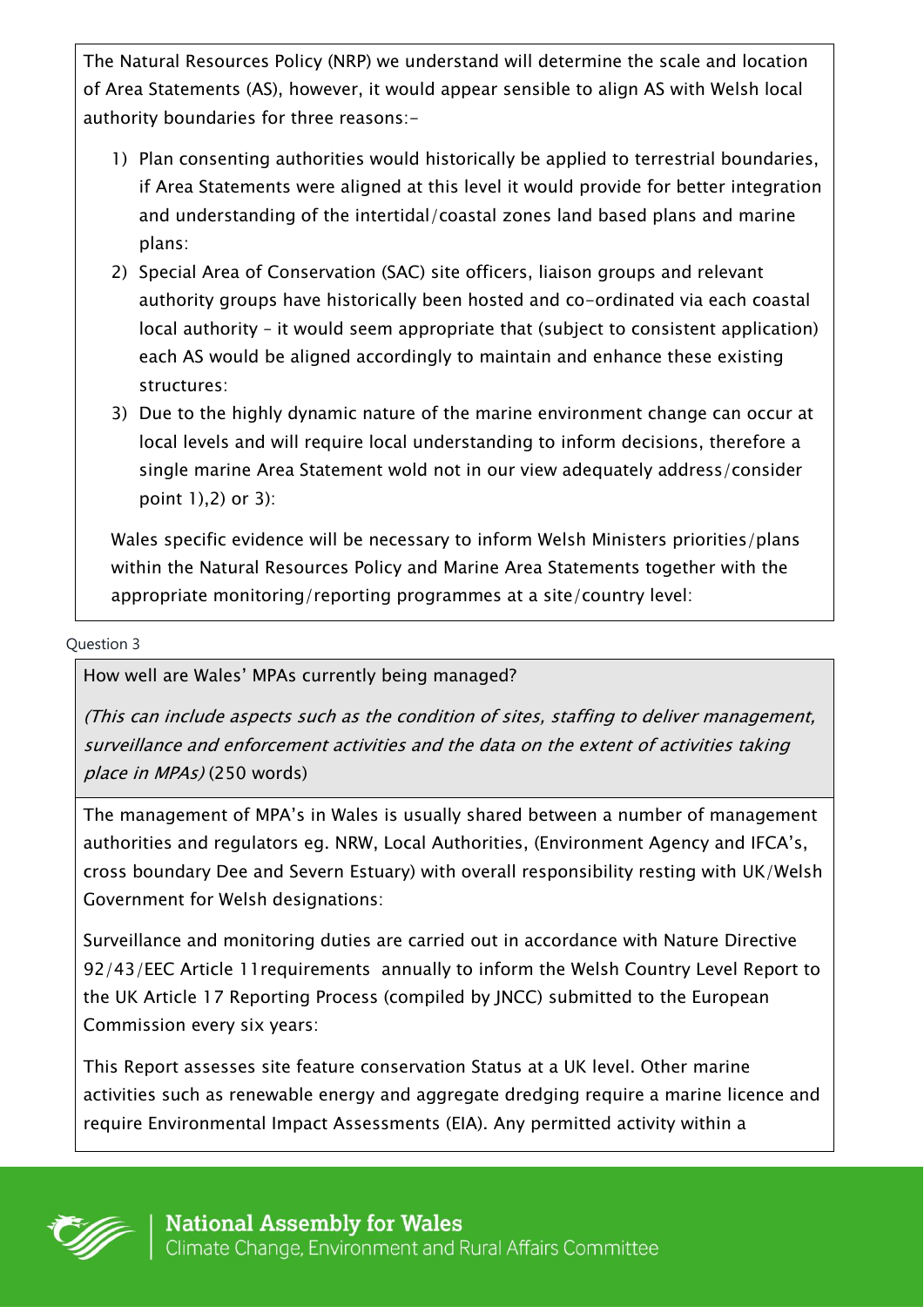European Marine Site (EMS) will undergo Test of Likely Significant Effect (TLSE) and if necessary a full Habitats Regulation Assessment (HRA) to assess the potential effects of impacts on features within the conservation objectives of the site:

Sectorally – Assessing Welsh Fishing Activities will deliver assessments of fishing activities within (EMS) in accordance with Article 6 92/43/EEC and will inform management if necessary:

# NB: it is important to note that the majority of the welsh fishing fleet are small scale artisanal fisheries employing low impact, passive capture methods such as potting, lining and netting:

The processes for managing activities within UK and Welsh MPA's are well established, however, conservation status is often misunderstood at a country level due to the way in which the Reports under Article 17 present – at a UK level, Welsh site level reports are not publically available and therefore it is not currently possible to assess the actual conservation status of sites in Wales independently of other Devolved Administrations. There are also perceived threats within site management plans that are not assessed, it is often the case that such possible threats/pressures do not take place but if not assessed will contribute to an unfavourable condition rating. This is a theoretical risk and not a direct impact and therefore must be understood:

### Question 4

What are the key issues affecting the effective management of multi-use MPAs? (250 words)

This question suggests a pre-determination that management in multi-use MPA's is not effective without referencing any evidence. As we have set out above and below, there are statutory processes in place to control, monitor, enforce and if necessary manage activities with Welsh MPA's and whilst there will be differing views on what the public perception of effective management is these remain opinions unless or until facts are established: Therefore to answer Question 4 objectively we would respectfully suggest undertaking a review of the long established processes for surveillance, monitoring, reporting an enforcement of SAC, SPA designations in Wales as this will provide an evidence base to inform and support future decisions and or measures as appropriate. On a practical level and given the work load involved in assessing activities within MPA's and the frequency of assessments capacity issues within Welsh Government marine & Fisheries Division particularly Science, Policy and Legal Departments together with counterparts in NRW will in our View require further resource consideration to ensure that current fishing activities are maintained. With the recent confirmation of Candidate SAC's in Welsh waters for Harbour Porpoise and that candidate Status requires the same level of protection as if the SAC's were designated Welsh water designations will have

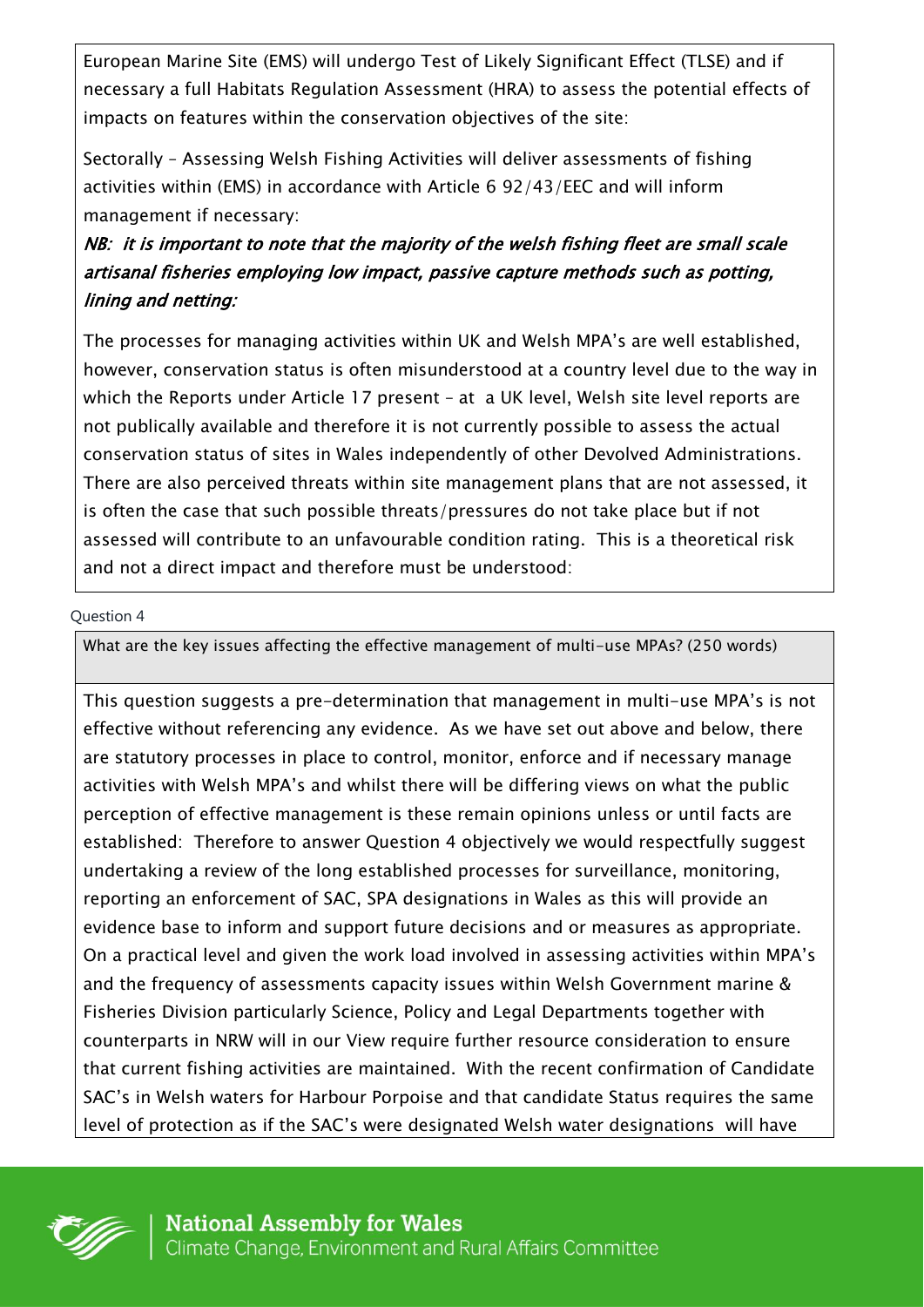risen from 5.592km2 to 18,081km2. Resources to facilitate these additional responsibilities will need to be carefully considered;

Question 5

Do existing Welsh MPAs currently provide the right protection for the conservation of Welsh marine biodiversity? (250 words)

Wales is a signatory to the CBD and Annex ii Features under the Habitats Regulations 92/43/EEC considers life stages important to mobile species eq. Prey species:

It is not possible to manage a highly dynamic natural environment such as the marine area only the anthropogenic pressures that take place within it. The sea & seabed habitats and Species in Wales have evolved to survive within a highly dynamic environment in some cases highly mobile seabed sediments can be more severely affected by natural disturbance in such cases the highest possible level of designation would not influence the outcomes of natural events, neither can assumptions be used from a single site location within Welsh territorial waters and applied at a National level – the marine environment changes dramatically within short ranges, therefore broad brush approaches are not the most appropriate methods by which to produce benefits without the risk of unintended consequences. It also has to be recognised that many species are and will continue to be influenced by climate change; these effects need to be better understood in terms of how climate change is influencing biodiversity. Invasive Nonnative Species (INNS) area also acknowledged as being the single most significant cause for biodiversity loss globally. Furthermore marine aggregate dredging and pollution will dramatically effect marine biodiversity:

Question 6

What lessons can be learnt from current MPA management activity in Wales (including designation, implementation and enforcement)? (250 words)

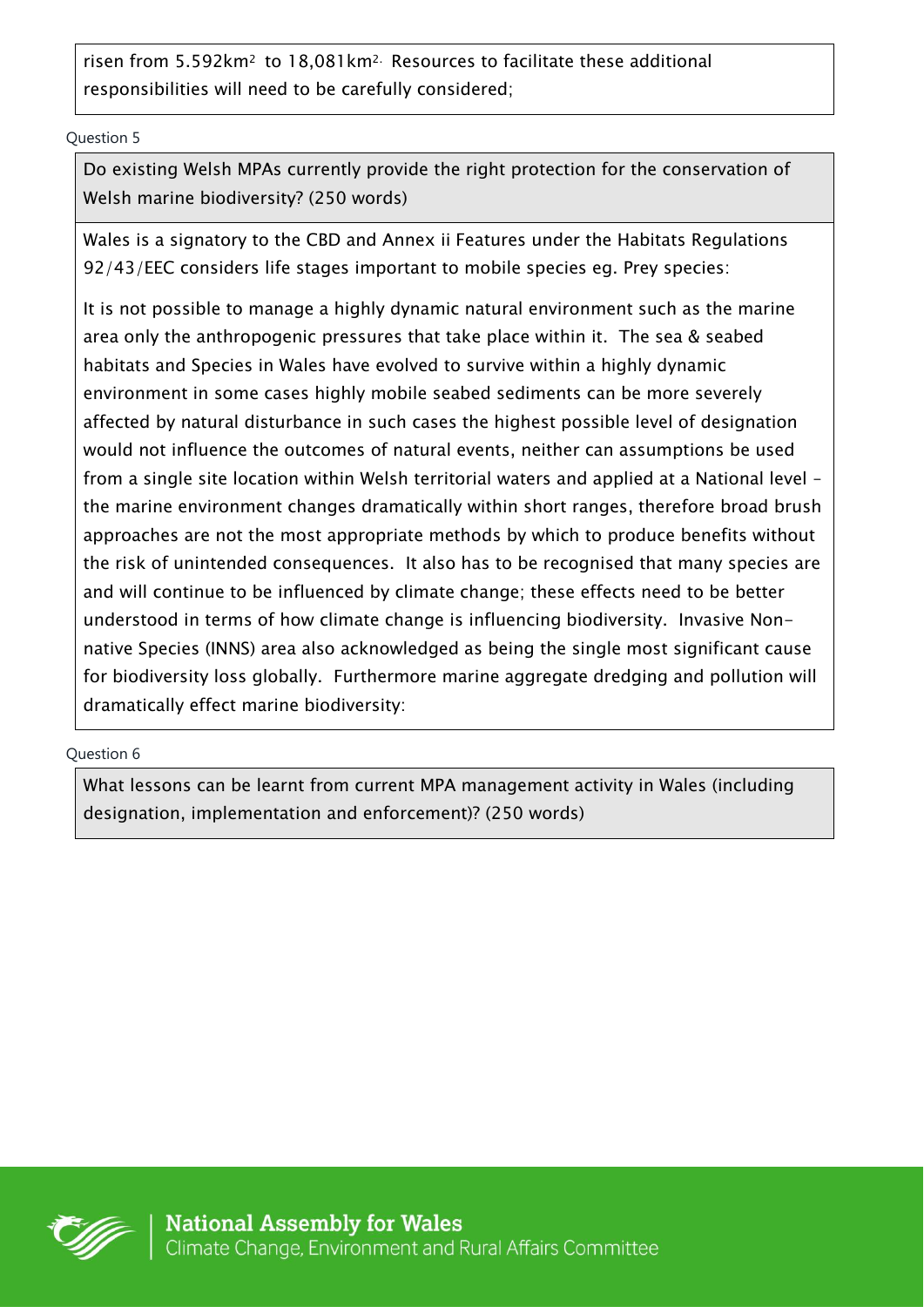Present day processes have improved; consultation/designation have greater transparency and engagement with stakeholders, however, it is not appropriate to use the term management in an isolated context. EU Nature Directives require habitats and species of community interest to be listed on Annex i & ii respectively, in doing so site boundaries are identified and if appropriate the process to designate a site of community importance is implemented: Further to designation the Nature Directives require under Article 11 (92/43/EEC) the annual surveillance and monitoring of Annex I and Annex ii Habitats & Species. The Directive also requires that the UK as a Member State reports at a country level into the UK Article 17 Reporting Cycle, therefore post designation, through statutory compliance with Articles 11 & 17, the UK and devolved administration would have an improved evidence base to inform measures that may be necessary to achieve the conservation objectives of the designated features therefore measures should be relevant to Annex i & ii features that fail to maintain or restore at Favourable Conservation Status. Surveillance and monitoring within the statutory reporting cycle should inform as to the Feature Conservation Status, this evidence based approach would inform what, if any, measures necessary. To use a precautionary approach to site management without evidence alienates stakeholders and is counterproductive. It is widely acknowledged that humans are an integral part of the ecosystem and therefore stakeholders must be fully engaged and considered in the process of designation and or management:

### Question 7

Are there MPA examples or practices elsewhere that Wales can learn from? (250 words)

There are many MPA's designated at a UK & EU level, sites are designated for different habitats and or species of conservation interest under the duty of Annex I (Habitats) and ii (Species) all of which are underpinned by the Habitats Directive KC 92/43/EEC. In theory all European Marine Sites should therefore be regulated in the same way at an EU Seas level, Feature designations will change from site to site however the statutory requirements to monitor and report at a UK level are clearly set out within Article 11 & 17 of the Directive therefore implementation and compliance should be applied consistently. Other MPA's have been designated under the Marine & coastal Access Act 2009 eg. MCZ's Tranche 1 & 2 in English Waters, Scotland has separate marine legislation and is establishing its own approach to prioritisation and designation there are No Take Zones (NTZ) in UK waters (Lundy) however the lessons learned are not all positive. Whilst lobster abundance and size increased within the NTZ negative impacts were also noted such as increased injury and shell disease. Significant increase in the size of brown crab was observed and a decrease in velvet crabs due to predation owing to competition by lobsters. A further study reported there were no conservation benefits

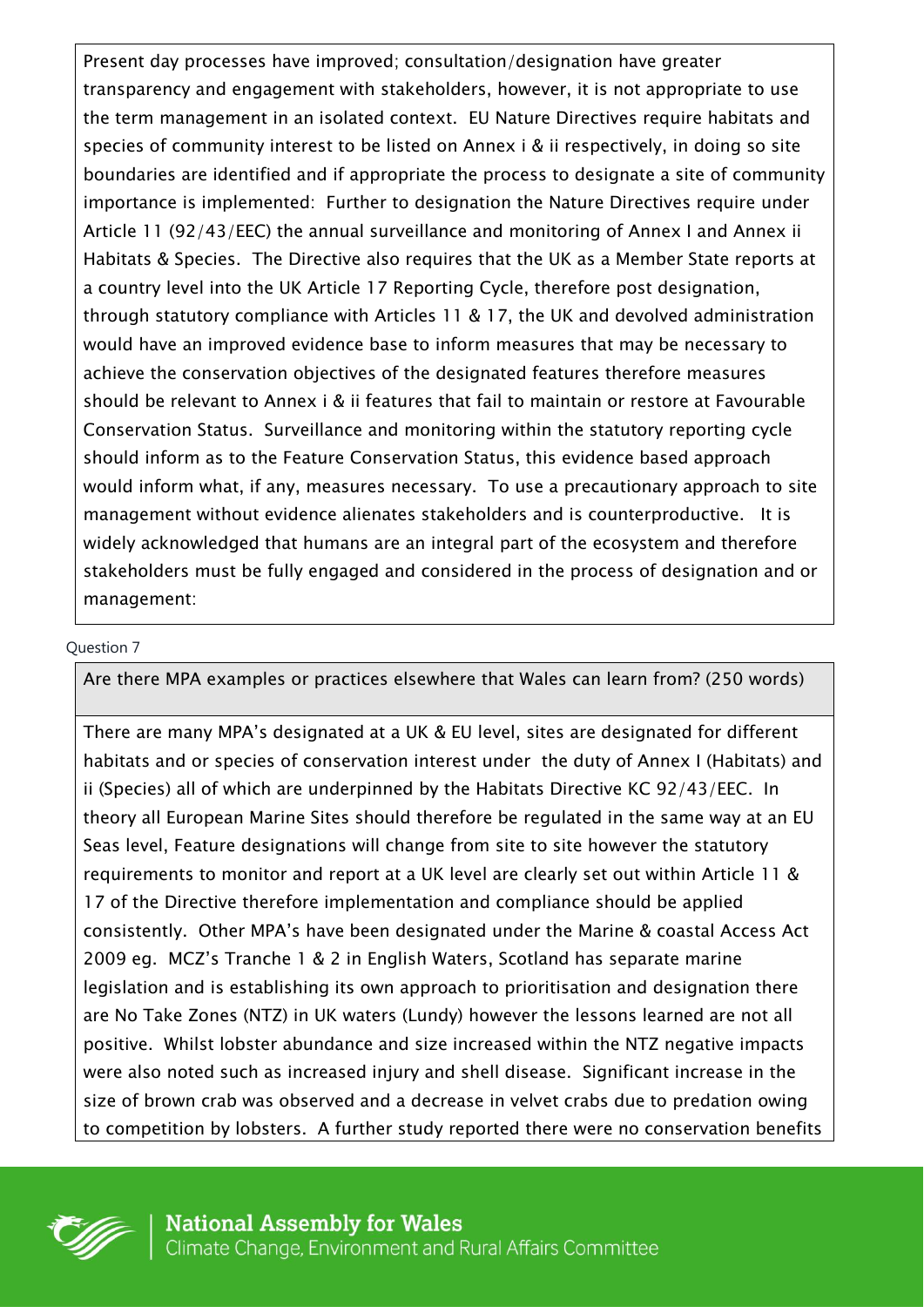in terms of the investigated species arising from the exclusion of potting within the MPA. There are no doubt experiences elsewhere that Wales can learn from, however, in a highly complex, diverse and dynamic marine environment an evidence based approach to decision making would support best practice:

### Question 8

The majority of Wales' MPAs are designated under the EU Habitats Directive. How should the Welsh Government's approach to MPA management take account of the UK's decision to leave the European Union? (250 words)

In the first instance we are given to understand that the Great Repeal Bill when enacted will enable EU Law to be rolled over in UK Legislation thereby maintaining the Nature Directives in Law and in doing so preserving the existing marine designations and Feature Protection consistent with the site conservation objectives. Wales also has unique legislature in the Environment act (Wales) 2016 and the Wellbeing and Future Generation Act (Wales) 2015 that will provide a framework to future proof sustainable development in the natural environment post EU exit. Furthermore the Marine & Coastal Access Act (2009) (MCAA) provides robust powers to Welsh and UK Ministers for the conservation and if necessary management of the marine area. The Repeal Act will also present an opportunity in the longer term to re-visit the Nature Directives to ensure that the Regulation is more consistent with a regional approach to nature conservation rather than a broad brush application of regulation on the scale of 27 Member States (Community Territory) as defined within the Directive:

### Question 9

If you had to make one recommendation to the Welsh Government from all the points you have made, what would that recommendation be? (250 words)

Continue to develop a framework for adaptive management of the marine environment. Climate change will continue to influence the marine environment and our natural resources, by engaging with fishermen to participate in statutory monitoring the evidence base for the marine environment will be improved and importantly maintained. Periodic reporting and evaluation will enable managers to adapt measures as appropriate underpinned by evidence rather than an over reliance on the precautionary approach. To effectively engage stakeholders is, in our opinion, the most efficient and sustainable form of marine monitoring that will support an evidence based approach to sustainably managing our marine environment and natural renewable resources: